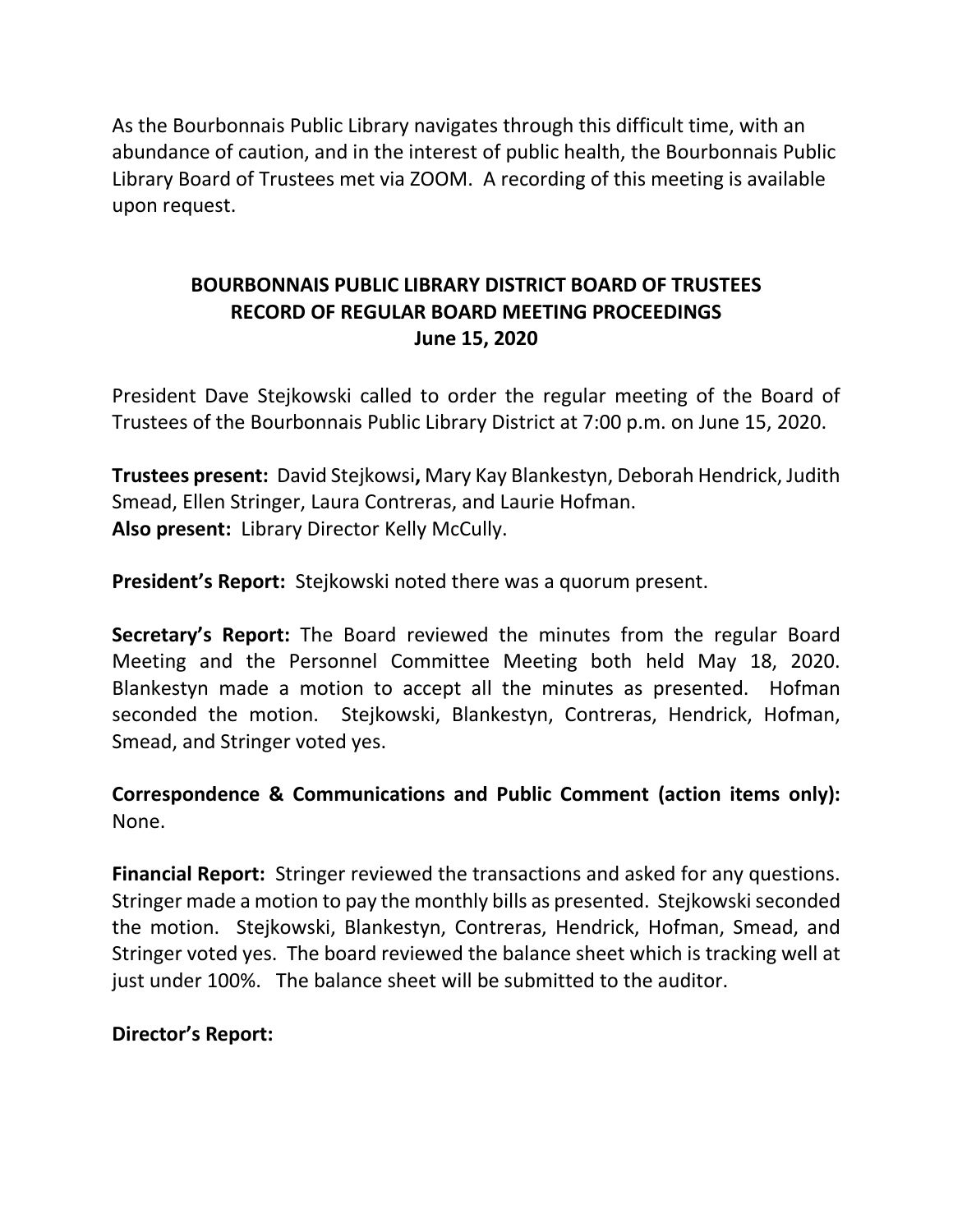Deadlines: June 30, Last day for first half (July-Dec.) review of minutes of Closed Sessions. July 1, New fiscal year begins. July 1, Schedule of regular board meetings set and released to the public. July 6, Last day to adopt and publish resolution to levy additional .02 percent tax. August 24, Last day to make the tentative budget appropriation ordinance available for the public inspection and publish notice for hearing thereon.

Marketing: There are currently 1,341 people on the library email list. The Library has 2,155 likes, 44,748 reaches, and 4,751 engagements on Facebook. There are 605 followers and 5,346 impressions on Instagram. The Bourbonnais Public Library YouTube Channel has 32 subscribers and 1,000+ views.

McCully discussed the online marketing campaigns being conducted during the library closure. These included the emphasis that libraries are for everyone and are here to provide materials that help to understand our world. Materials celebrating Pride Month and the Black Lives Matter movement are available for curbside pickup.

Curbside Services: Curbside Services started on Monday, June 1. McCully expressed appreciation to Samantha and her team for all the hard work that went into offering this service. Until the library system's holds and delivery service is back, the best way to reserve local items is to call the Library and speak to a member of the staff, who give excellent reading recommendations.

Return and Delivery Services: All locally returned materials will continue to be quarantined for at least 72 hours. RAILS is scheduled to return BPL items on June 18 and June 25 for quarantine. Regular RAILS delivery services will resume on Monday, June 29. Over 40,000 items that were in transit between libraries have been held by the RAILS delivery facility since March.

McCully also reported local Kankakee area libraries met to exchange items on Wednesday, June 30. BPL received hundreds of items returned to other local libraries during the exchange.

Summer Reading Quest: Over 200 BPL patrons have already signed up for the Summer Reading Quest. Participants can log into the Virtual Quest on any device by visiting the library website at [www.bourbonnaislibrary.org.](http://www.bourbonnaislibrary.org/) The Quest can be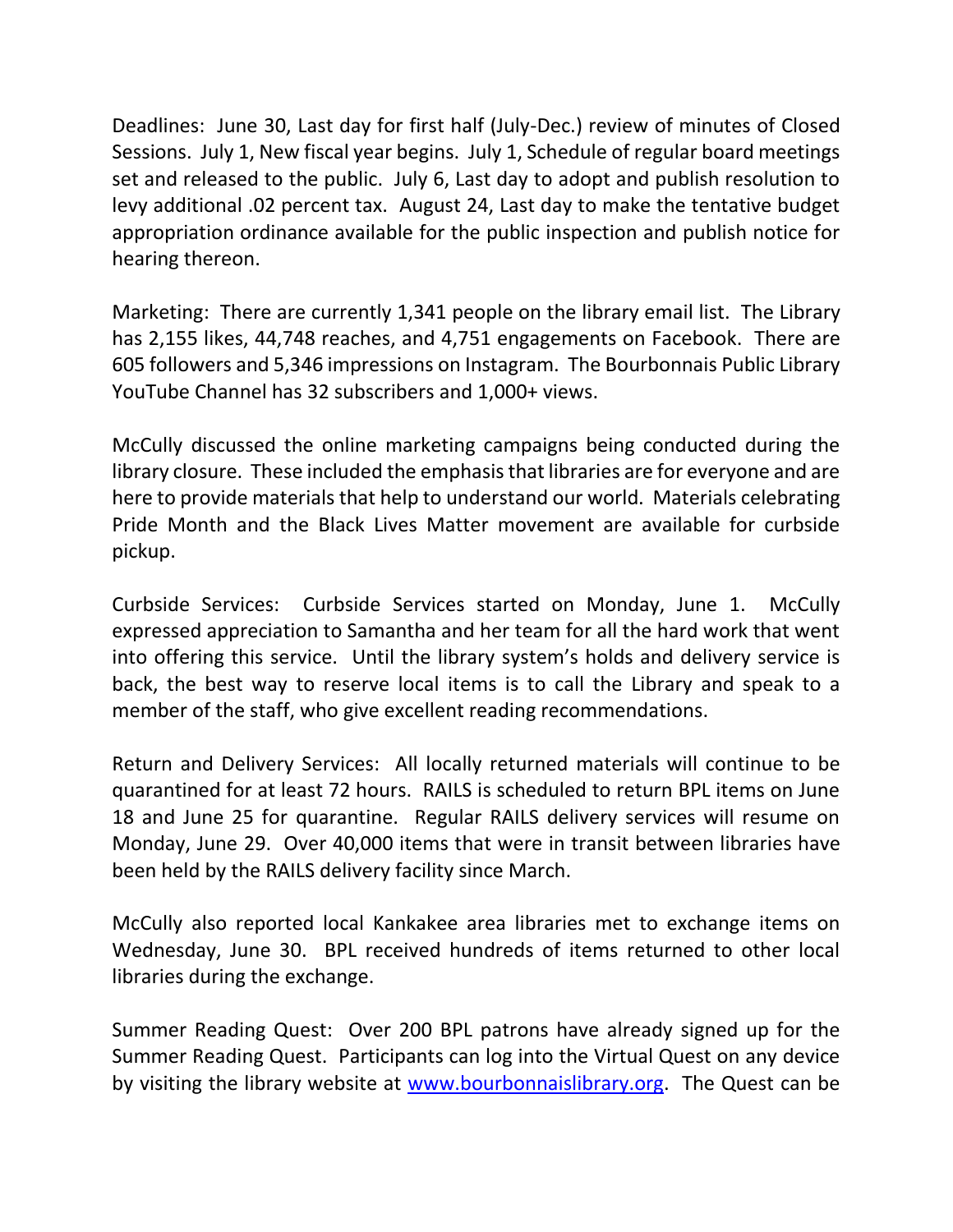found under the "Events" tab and is for all ages. Children up to 12 will earn prizes to spark their imagination. Teens and adults can enter raffles for 8 incredible prizes, as well as weekly social media raffles.

## **Committee Reports:**

**Personnel:** Stejkowski and Smead met with Director McCully for her evaluation on Friday, June 12. **Finance:** Met Monday, June 15, at 6:00 p.m. (before regular Board Meeting). **Policy:** None. **Building and Grounds:** None. **Long Range Planning:** None.

### **Unfinished Business:**

Discuss Library Response to Illinois COVID-19: McCully discussed the Phase 3 Summary. Items reviewed included Walk in Services, Materials Return, dates for resuming RAILS Delivery and Interlibrary Loans, the continuation of contactless Curbside Delivery, and Virtual Services.

Library services and service dates will be advertised on the Bourbonnais Public Library website, social media platforms, on the digital sign, and sent to the library's newsletter email list.

#### **New Business:**

Approve non-participation in non-resident library card program: Hendrick made a motion to approve non-participation in the non-resident program. Smead seconded the motion. Stejkowski, Blankestyn, Contreras, Hendrick, Hofman, Smead, and Stringer voted yes.

Adopt Ordinance 20-01- *meeting dates ordinance FY2021*: Stejkowski made a motion to approve meeting dates for FY20-21, Ordinance 20-01, as presented. Stringer seconded the motion and Stejkowski, Blankestyn, Contreras, Hendrick, Hofman, Smead, and Stringer voted yes.